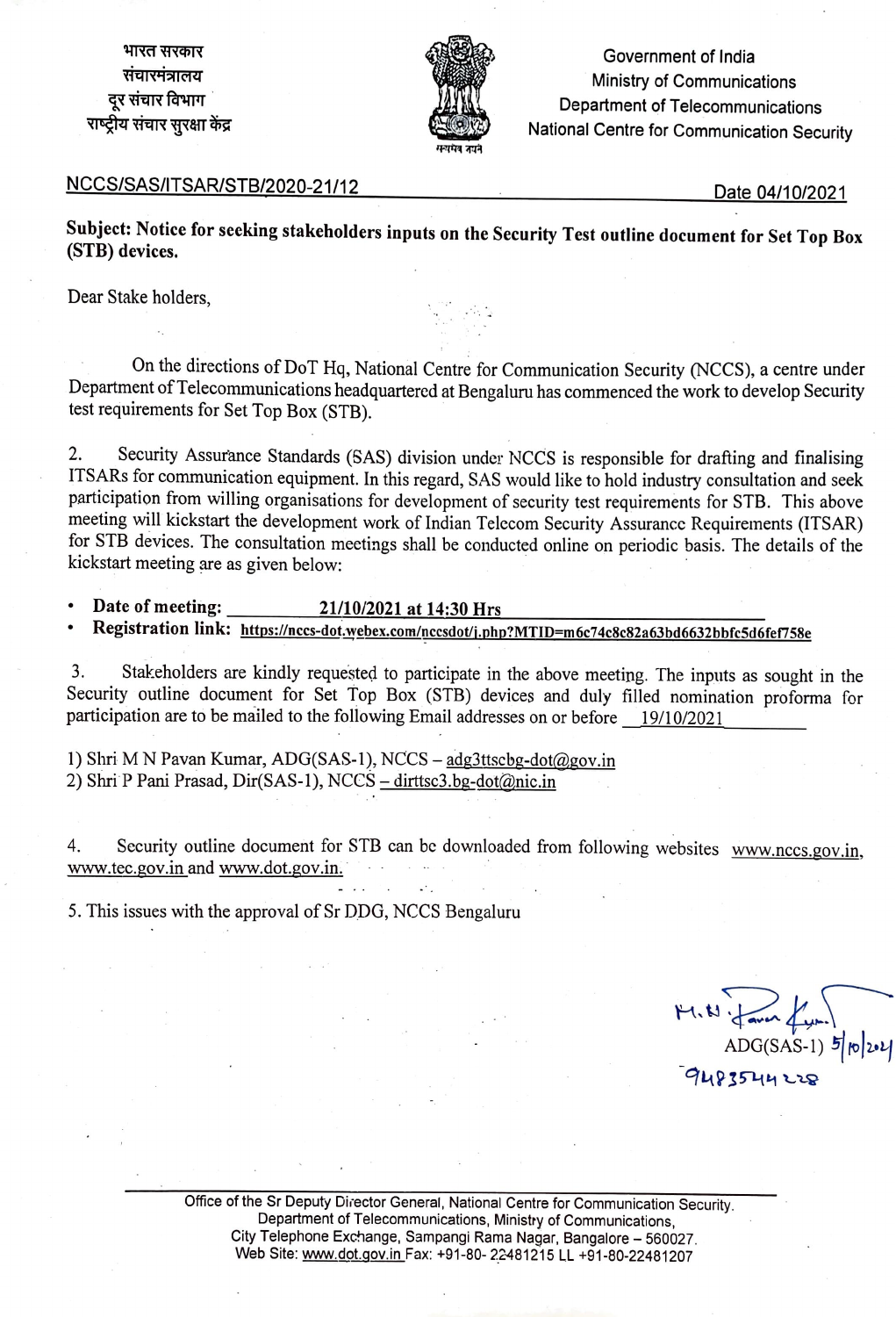

## **Indian Telecom Security Assurance Requirements**

**For** 

# **Set Top Box (STB)**



**Security Assurance Standards (SAS), National Centre for Communications Security, Bengaluru Department of Telecom, Ministry of Communications Government of India**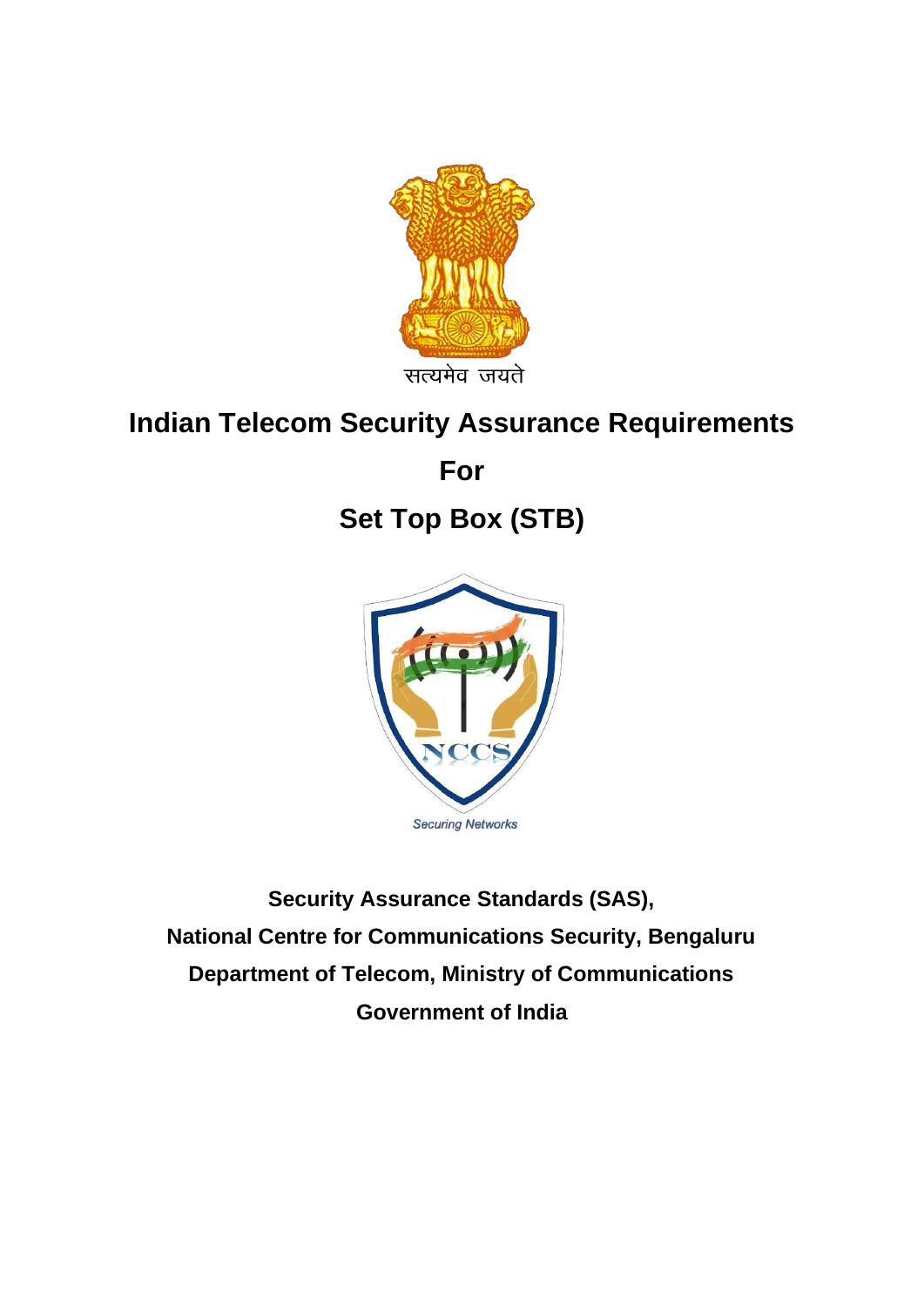



### **Security Outline document for Set Top Box (STB)**

National Centre for communication Security (NCCS), with headquarters at Bengaluru was set up in 2018 with the objective to establish and operationalize a framework of security testing and certification within the country.

Security Assurance Standards (SAS) division of NCCS has been assigned the responsibility to spearhead the efforts for development of Indian Telecom Security Assurance Standards (ITSAR) for defining security requirements.

In view of this, SAS division has taken up the work of defining baseline security requirements for Set Top Box (STB) and vide this outline document, our division is opening a platform for discussions on security of STB devices and inviting experts from the industry to actively participate in the development of the ITSAR for STB devices.

The purpose of consultation for STB security outline document is to seek inputs / comments / suggestions from all stakeholders viz., Regulatory bodies/ Standard Development Organisations / OEMs/ MSO's /distributors /CAS vendors for developing ITSARs.

#### **Note:**

- 1) Standards that are under consideration is at Annexure 1
- 2) Proforma for participation for Members is at Annexure 2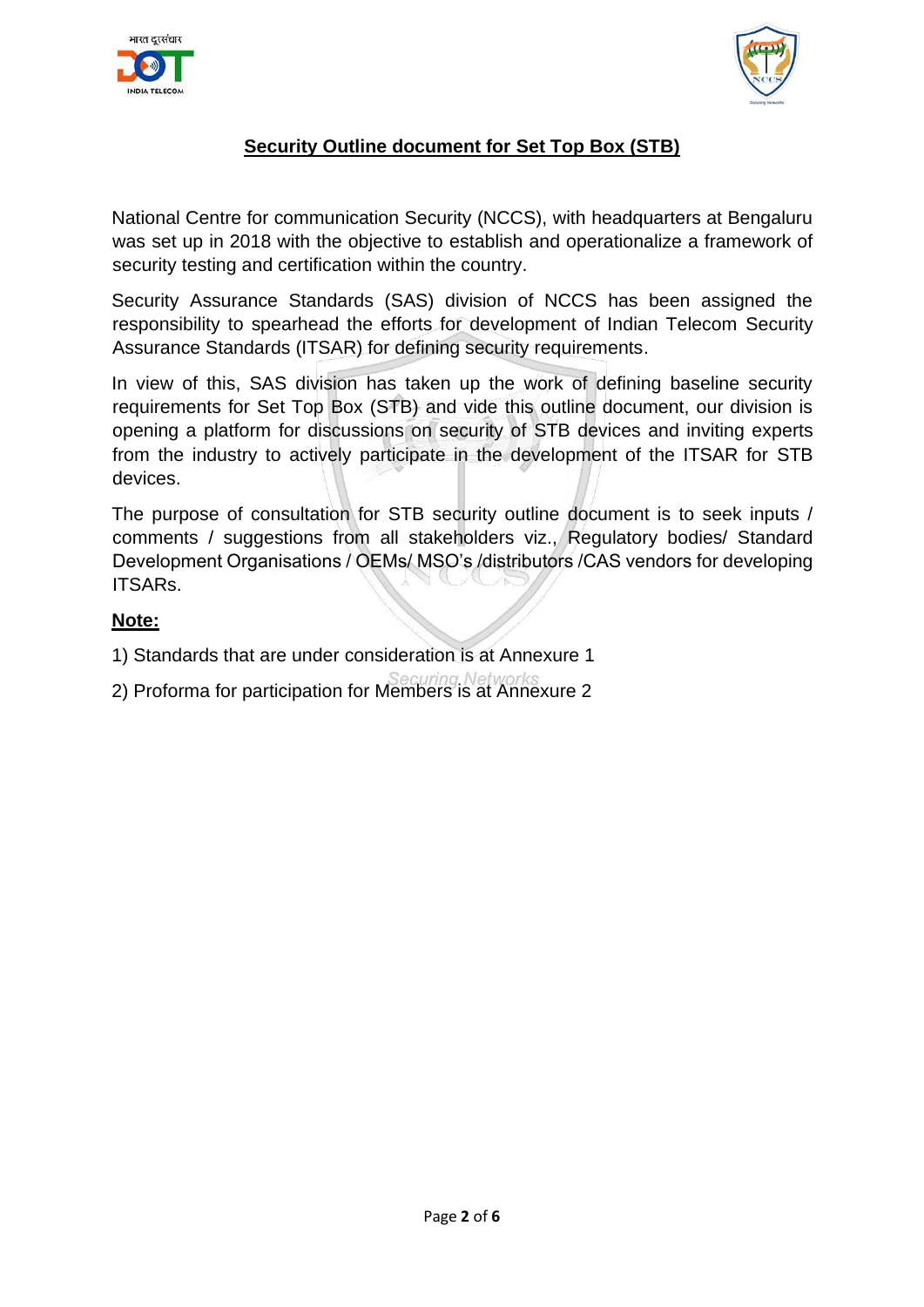



### **Inputs are requested on following points/questions**

#### **I. General Questions**

- 1. which are the areas of STB functionality for which security is a concern?
- 2. Are there any existing standards/industry practices that prescribe security guidelines for STB?
- 3. Please provide the categorisation of STB models based on the features/functionality?
- 4. What user/operational data is collected by STB ?
- 5. Which are the recommended standards to be followed for CAS module security?
- 6. For the interfaces of STB that are towards internet what are the security threats perceived ? Are there any existing security standards / practices that are followed by STB industry?
- 7. What are the existing mechanisms in Industry to test SoC of STB?
- 8. How does supply chain security ensured in importation of STB devices?
- 9. Which are the critical sub-assemblies / Critical parts of STB that needs security testing?

#### **II. PRIVACY Related Questions**

User privacy concerns are listed below,

- 1. whether user data collected, remains in the STB ? or what part of the data will be sent to the central server of the operator?
- 2. Does user will get a choice to share or not share the data to the server?
- 3. Is the data format / API documented / publicly available, allowing a user to uses their data without the app / cloud service?
- 4. Does user be given an option for raising a request to the deletion of the user's data in the central storage? Can users request data for local storage (their home computer)?
- 5. Does the user will know who has access to their personal and device data? (3rd party companies, data research companies, marketing, IT administrators, technical support, developers, users, user's friends/family, etc.)
- 6. Is RBAC implemented for different types of data of consumers that gets collected by the STB?
- 7. Does the data (device & user) that gets collected by STB gets stored using an encrypted mechanism?
- 8. If so, who can decrypt such data and the purpose of accessing such data is documented?
- 9. Is the device data stored according to an anonymized user ID with the personal information stored separately?
- 10. does the device send data that makes it (and the user) identifiable to sniffers?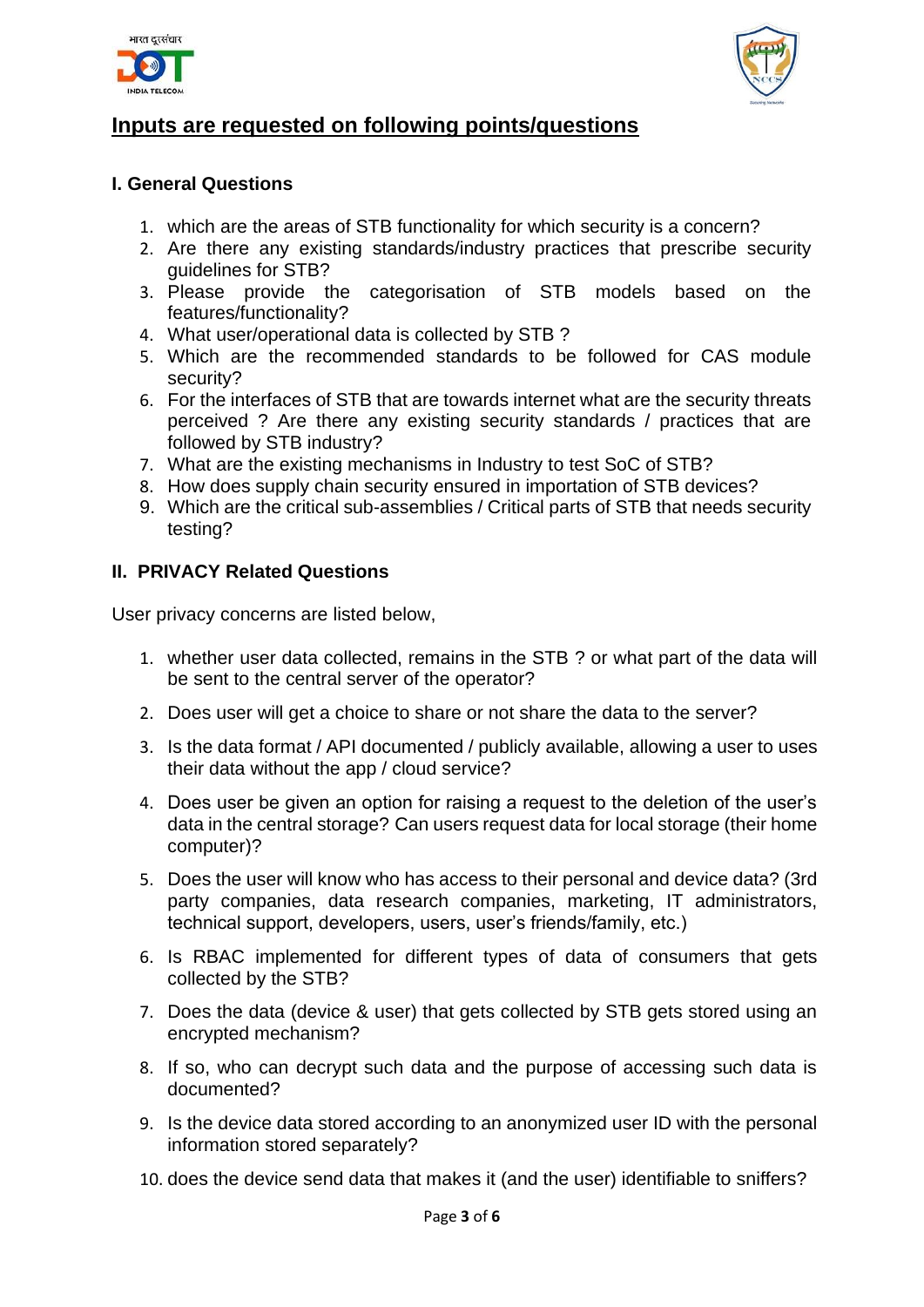



The existing security measures addressing the concerns of user privacy for the above mentioned points can be provided. If not, are there any international standards/industry best practices that STB industry suggests/recommends for incorporating the same in to the ITSAR for STB

#### . **III. Further Questions on STB Security**

- 1. What are the authentication (password/passcode) and authorisation mechanisms/policies currently that are implemented to get information from the device? From the app? From the server?
- 2. what is the password policy that is currently implemented in the STB?
- 3. Do authorized users get logged off automatically after a timeout?
- 4. Does the data in STB gets backed up? Is that protected to the same level as the live data? Does the backup ever expire or is it retained indefinitely?
- 5. How to assess an STB is hacked or not? Which are the measures followed by Industry to check integrity of STB?
- 6. What are the measures to prevent STB cloning?
- 7. Are firmware / Software updates secure, signed, and verified?
- 8. Is the data encrypted as it travel across the network (from device to app, from app to server, from server to backup, from server to user interface)? Are there other steps you take to reduce the risk that the user data can be intercepted or modified while on a network?
- 9. Does STB support physical or logical separation of management traffic and device traffic?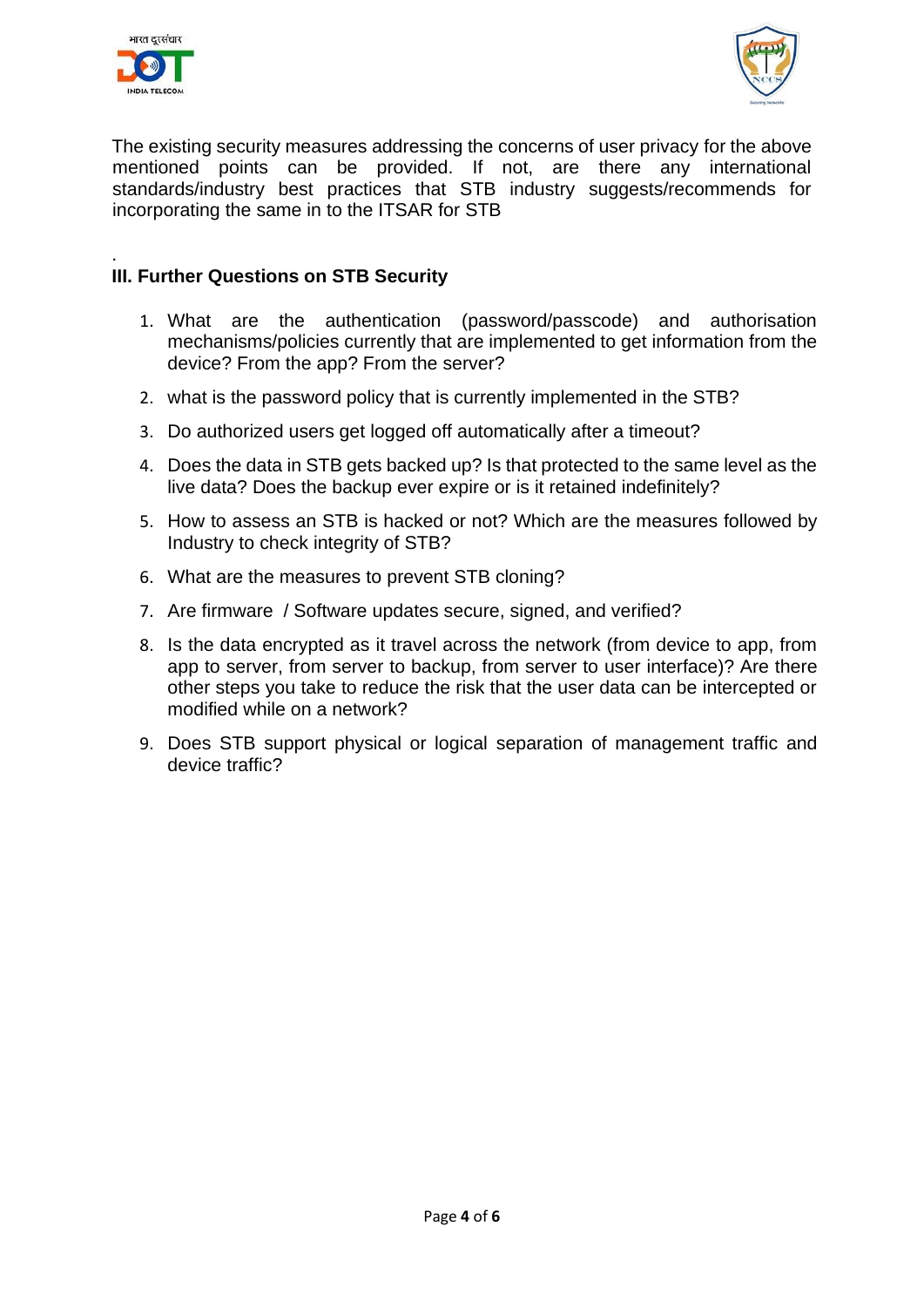



A: Standards that are under consideration for development of ITSARs for STB devices (List is of informative nature)

#### **Comments / suggestions may be given on applicability of each of the detailed security provisions/clauses given in below mentioned standards.**

- 1. ETSI TS 102 824 V2.1 Digital Video Broadcasting (DVB); Remote Management and Firmware Update System for DVB IPTV Services
- 2. CI Plus LLP: "CI Plus Specification. Content Security Extensions to the Common Interface v1.4.3"
- 3. ETSI TS 102 825-5: "Digital Video Broadcasting (DVB); Content Protection and Copy Management (DVB-CPCM); Part 5: CPCM Security Toolbox".
- 4. ETSI TR 102 825-6: "Digital Video Broadcasting (DVB); Content Protection and Copy Management (DVB-CPCM); Part 6: CPCM Security Test Vectors".
- 5. ETSI TS 102 006: "system software update in DVB systems"